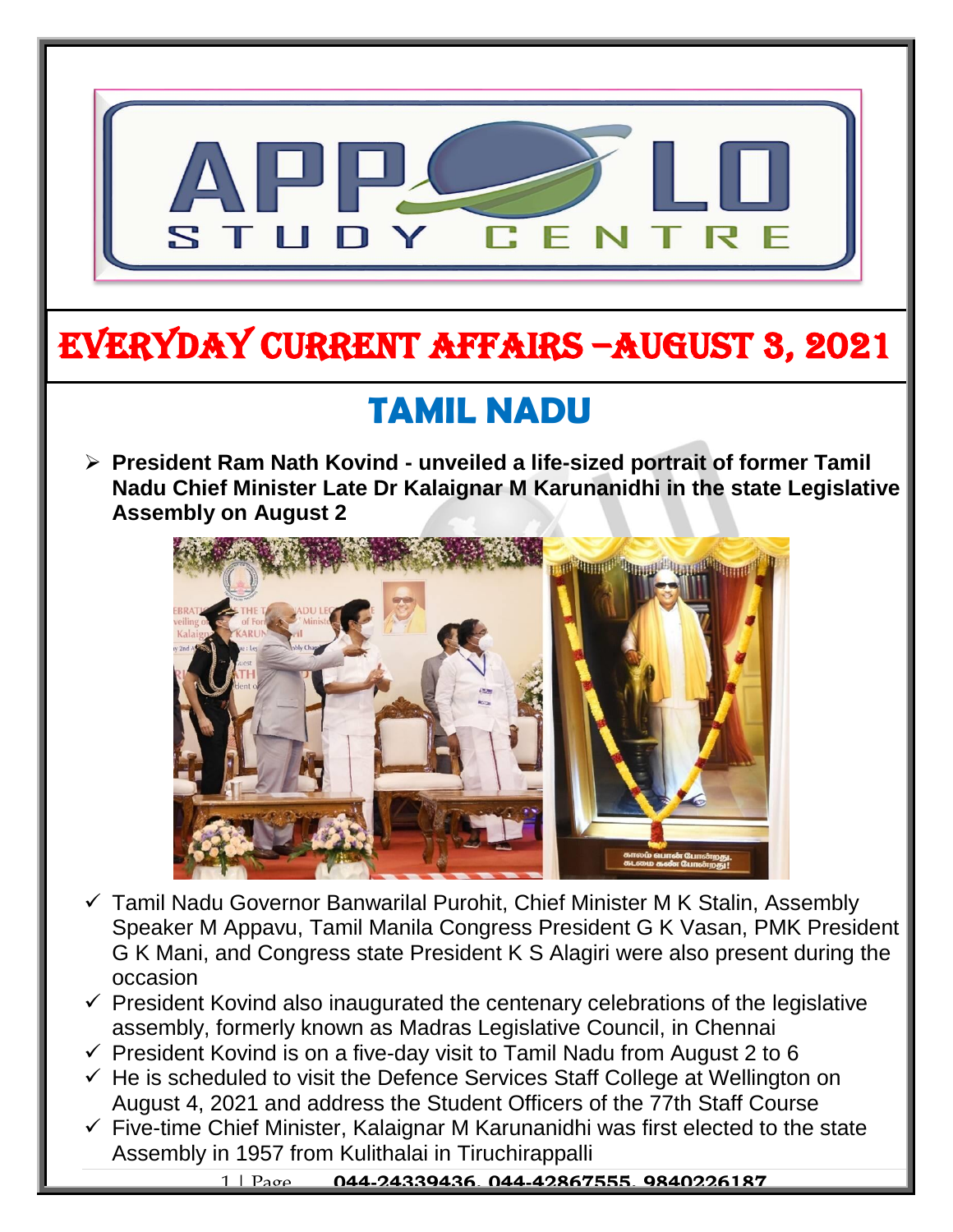- $\checkmark$  The DMK veteran was elected to the House for a total of 13 times till 2016 and never suffered an electoral defeat.
- $\checkmark$  This is the first time in four decades that a portrait of an eminent figure of the State is getting unveiled by the President.
- $\checkmark$  In August 1977, then President N. Sanjeeva Reddi had unveiled the portrait of former Chief Minister K. Kamaraj.
- $\checkmark$  Kalaignar M Karunanidhi died on August 7, 2018.
- $\checkmark$  The Madras Legislative Council, the biggest body of its kind in India, was constituted with 127 members, including 98 elected representatives, for a fixed term of three years in January 1921
- $\checkmark$  It was inaugurated by Prince Arthur, Duke of Connaught, and uncle of George V, Emperor of England, on January 12, 1921
- $\checkmark$  As women were not part of the electorate, the Council, in its first session in April 1921, resolved to provide voting rights to women
- $\checkmark$  In early 1927, Muthulakshmi Reddy, the well-known medical practitioner and social activist, became the first woman member of the Council and subsequently became the Deputy President of the Council.
- $\checkmark$  During July 1937, bi-cameral legislature was formed with the Legislative Assembly having 215 members and the Legislative Council having 56 members.
- $\checkmark$  Between April 20 to May 9, 1957, the Assembly and the Council met on only one occasion outside Chennai at Aranmore Palace, Udhagamandalam
- $\checkmark$  When Kamaraj was the CM, Finance Minister C. Subramaniam was the first to make a budget speech in Tamil in 1957-58.
- $\checkmark$  Si.Pa. Aditanar, as Speaker during March 1967-August 1968, introduced the practice of commencing the House's proceedings with the recital of a verse from Thirukkural.
- $\checkmark$  In March 1967, the assembly's strength went up to 234, which remains the same even now
- $\checkmark$  During the two-year rule of the DMK founder C.N. Annadurai, the Assembly, in July 1967, adopted a motion renaming Madras State as Tamil Nadu, which later got the approval of Parliament too
- $\checkmark$  In November 1986, Legislative council was abolished
- $\checkmark$  During Jayalalithaa's first innings as Chief Minister, "Tamil Thai Vazhthu" was rendered in July 1991 for the first time at the beginning of the Governor's address.
- $\checkmark$  The legislature has passed several landmark laws for the welfare of women, such as Devadasi abolition, equal rights to women in property and constitution of the State Commission for Women.

### **STATES**

 **The Meghalaya state cabinet, held under the chairmanship of chief minister Conrad K Sangma - approved the Meghalaya Youth Policy, 2021 recently**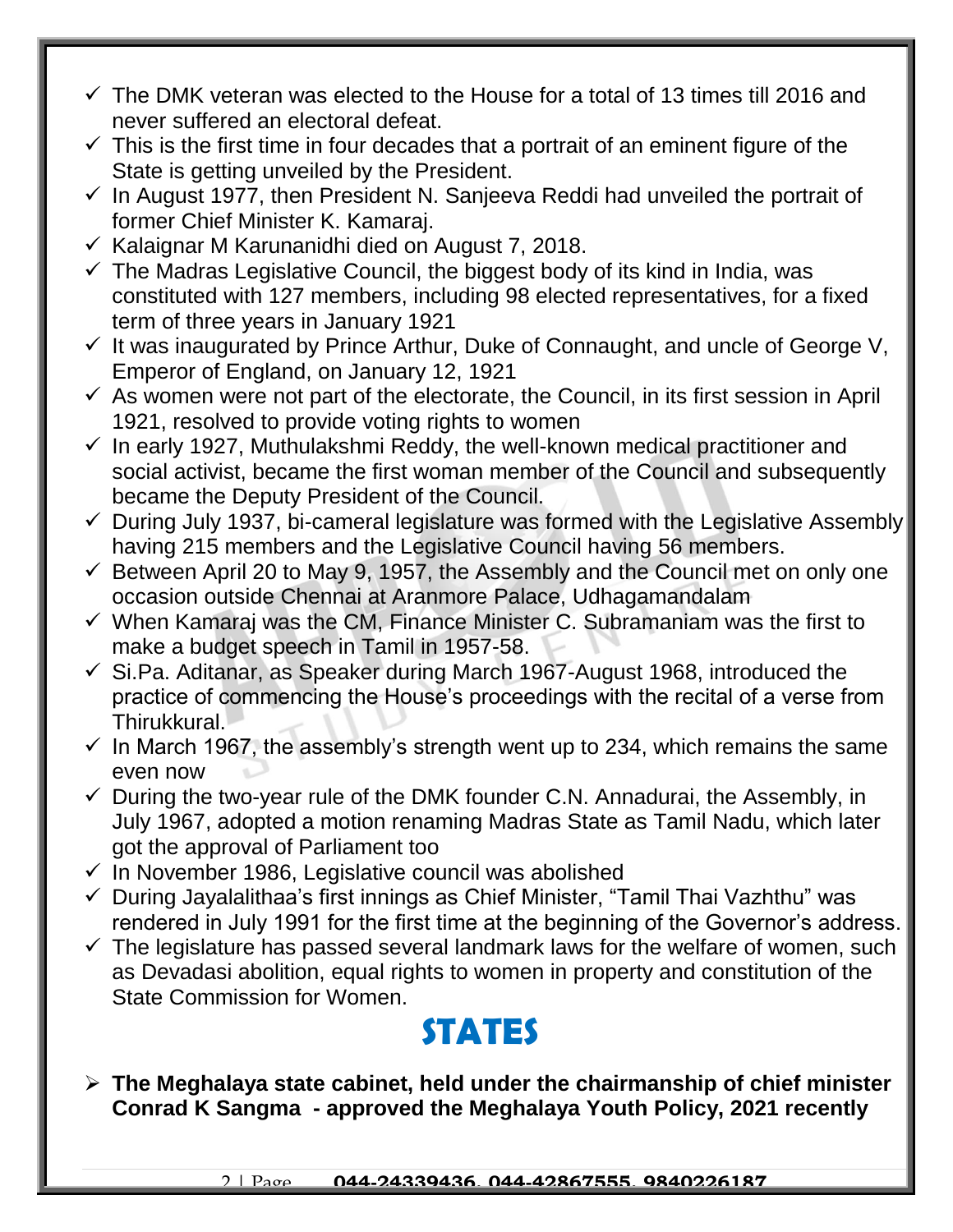- It seeks to create pathways for Meghalaya's youth in achieving their fullest potential and becoming engaged, skilled, creative, responsible and empowered members
- $\checkmark$  The policy was drafted by the sports and youth affairs department of the state government
- $\checkmark$  It is in sync with the government's vision for the state to transform Meghalaya to be amongst the top 10 states in 10 years in GSDP per capita and SDG ranking.
- $\checkmark$  The policy includes planned interventions through various plans and policies like Early Childhood Education Mission, Meghalaya School Improvement Plan, health programs like FIT India etc.,
- $\checkmark$  The structure of this policy is based on result-oriented approach that will be driven by various departments and will be evaluated in a time-bound manner quarterly, biannually and annually.
- $\checkmark$  As per the latest estimates, Meghalaya has a population of around 38.29 lakh people, of which over 74% percent are under the age of 35 years.
- **The Government of Kerala - has removed the upper age limit for transgender students seeking enrolment in various courses at state universities and related arts and science colleges.**
- $\checkmark$  The decision to drop the upper age limit is expected to encourage transgender states in the country to attend various undergraduate and graduate courses.
- $\checkmark$  In 2018, the government sanctioned two seats exclusively for transpersons in all courses run by universities and associated art and science faculties in the country to empower the transgender community.
- $\checkmark$  Kerala was the first country in the country to announce a transgender policy in 2015



 **Prime Minister Narendra Modi - launched the e-Rupi mode of digital payment system on August 2 via video conferencing.**

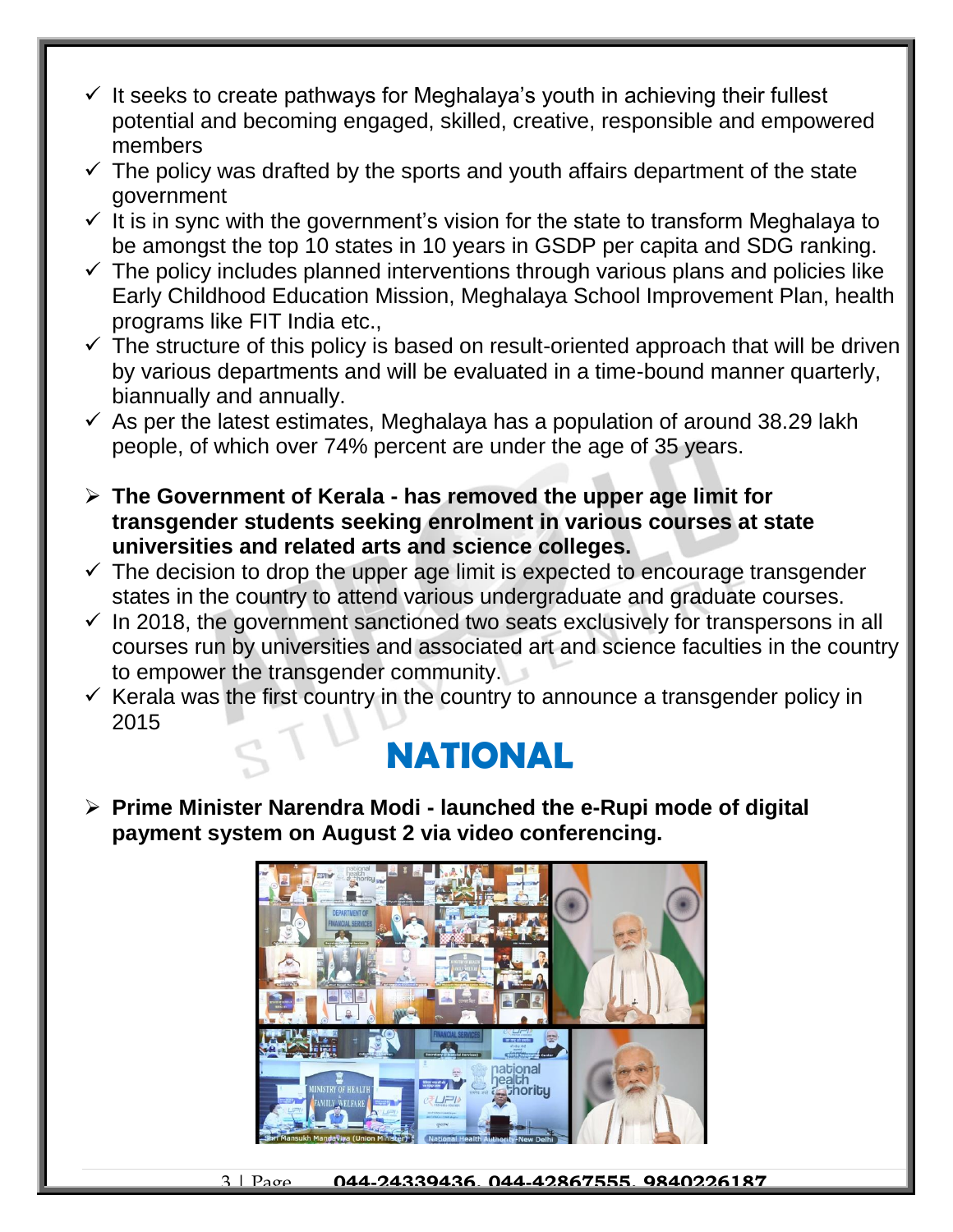

- $\checkmark$  e-Rupi is a digital payments platform which was developed by the National Payments Corporation of India (NPCI) in collaboration with the Department of Financial Services, Ministry of Health & Family Welfare and National Health Authority.
- $\checkmark$  It is a person-and-purpose-specific digital payment solution means that if any person or any organisation wants to donate money, e-Rupi will ensure that the amount of money donated is being used for that purpose itself
- $\checkmark$  e-Rupi is a cashless and contactless instrument for digital payment.
- $\checkmark$  It is a QR code or a SMS-string based e-voucher which is delivered directly to the phone of the beneficiary.
- $\checkmark$  The users will be able to redeem the voucher without a card, digital payments app or internet banking access at the service provider.
- $\checkmark$  The mechanism connects services with the beneficiaries and service providers in a digital manner without any physical interaction.
- $\checkmark$  It can also be used for delivering services under schemes meant for providing drugs and nutritional support under Mother and Child welfare schemes, TB eradication programmes, drugs and diagnostics under schemes like Ayushman Bharat Pradhan Mantri Jan Arogya Yojana, fertiliser subsidies etc.
- $\checkmark$  These digital vouchers can also be used by the private sector for its employee welfare and corporate social responsibility programmes
- **On August 2, Lok Sabha – passed the General Insurance Business (Nationalisation) Amendment Bill, 2021, which allows the government to privatize state-run general insurance companies.**
- $\checkmark$  The Bill will amend the General Insurance Business (Nationalisation) Act, 1972.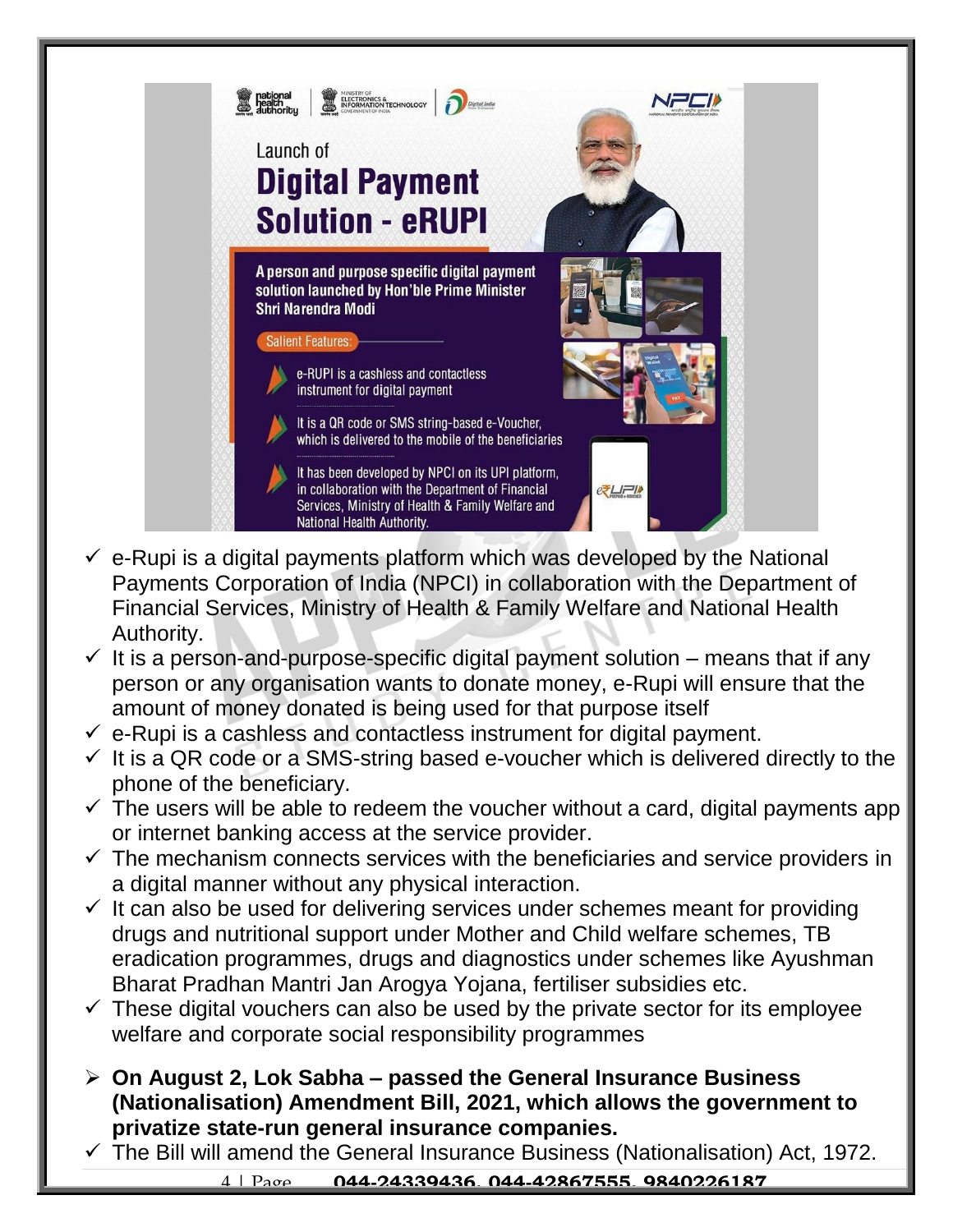- $\checkmark$  The amendments are in line with the budget announcement of Finance Minister Nirmala Sitharaman to privatize two Public Sector Banks and one General Insurance company in the year 2021-22
- $\checkmark$  The bill, which was tabled in the Lok Sabha on July 30, seeks to bring in more private capital in the general insurance business
- $\checkmark$  The key feature of the bill is to drop the section that capped the central government's share to less than 51% of the equity capital of an insurer.
- $\checkmark$  It also provides for cessation of application of the existing general insurance law to those insurers in which the government ceases to have control.
- $\checkmark$  The amendments also increases the liability of a director, who may not be a whole-time director, in case the insurance firm of commits certain acts of omission which he was aware of or party to.
- $\checkmark$  Presently, there are four general insurance companies in the public sector -Oriental Insurance Company, National Insurance Company, United India Insurance Company and New India Assurance Company
- $\checkmark$  The government has set a Rs.1.75 trillion disinvestment target for this fiscal
- **The Union Cabinet - approved Production-linked Incentive (PLI) Scheme for Specialty Steel recently, with incentives worth Rs.6,322 crore to be provided over five years**
- $\checkmark$  The scheme is expected to bring in investment of approximately Ra 40,000 crore and capacity addition of 25 Metric Tonnes.
- $\checkmark$  It proposes to incentivize eligible manufacturers by paying between 4% to 12% incentive on incremental production.
- $\checkmark$  The scheme will cover coated/plated steel products, high strength/wear resistant steel, specialty rails, alloy steel products, steel wires and electrical steel
- $\checkmark$  Any company registered in India, engaged in manufacturing of the identified 'specialty steel' grades eligible to participate
- $\checkmark$  The PLI scheme for steel sector is expected to enhance exports and generate potential employment for about 5.25 lakh people
- **Union Minister of Education, Dharmendra Pradhan – announced recently in Lok Sabha that the government is proposing to set up a National Research Foundation (NRF) to strengthen the research ecosystem in the country.**
- $\checkmark$  NRF is being proposed as an umbrella structure that will improve linkages between R&D, academia and industry.
- $\checkmark$  The total planned outlay of National Research Foundation is Rs 50,000 crore over a period of five years.
- $\checkmark$  One of the main objectives of NRF is to seed, grow and facilitate research at academic institutions, particularly at universities and colleges
- $\checkmark$  It will also fund and support high-impact, large-scale, multi-investigator, multiinstitution and, in some cases, interdisciplinary or multi-nation projects in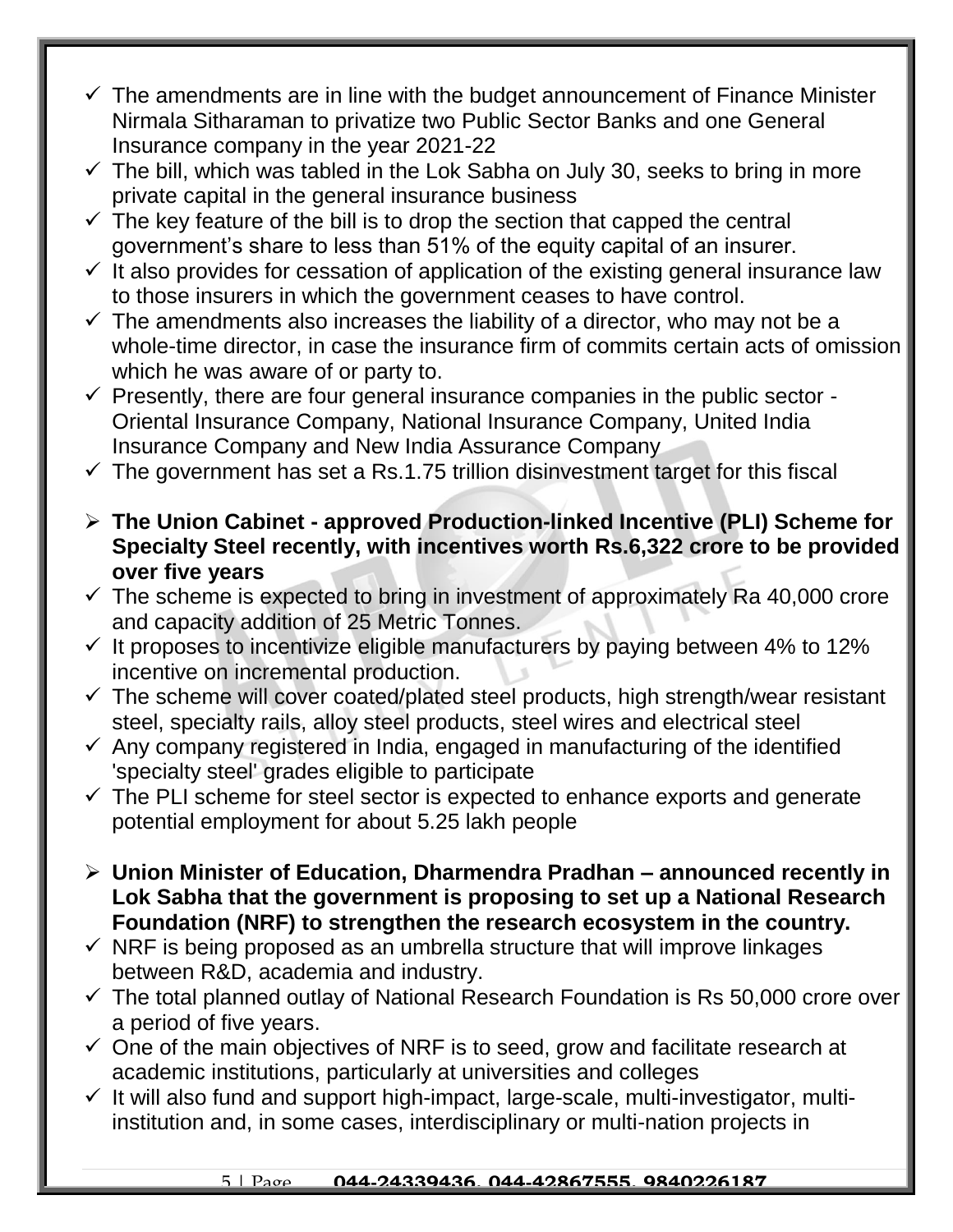collaboration with relevant Ministries, Departments, and other Governmental and non-Governmental entities, especially industry.

### **INTERNATIONAL**

 **World's first ever 3D-printed steel bridge - was opened for public use in Amsterdam, the Netherlands** 



- $\checkmark$  The 12-metre-long 3D-printed pedestrian bridge was made from 4500 kilograms of stainless steel by Dutch robotics company, MX3D
- $\checkmark$  The opening ceremony of this bridge was attended by the Queen of the Netherlands, Máxima.
- $\checkmark$  It was built by four commercially available industrial robots and took six months to print using a 3D printing technique called 'wire and arc additive manufacturing' that combines robotics with welding.
- $\checkmark$  More than a dozen sensors were attached to the 6-ton bridge after the 3-D printing was completed
- $\checkmark$  They will monitor strain, movement, vibration and temperature across the structure as people pass over it alongwith the weather changes in real time
- $\checkmark$  The bridge has been designed by the Joris Laarman Lab and was first unveiled during the Dutch Design Week in the year 2018.
- $\checkmark$  It will remain in place for minimum of two years while the previous footbridge which was spread over the canal undergoes renovation
- $\checkmark$  During this period, performance of the bridge will be analyzed and monitored in real time by researchers from the Alan Turing Institute's Data-Centric Engineering Programme, Imperial College London and the University of Cambridge.

### **CONFERENCES & SUMMITS**

- **Minister of State for Culture, Meenakashi Lekhi - participated in the G20 Culture Ministers' Meeting on 30 July, 2021 held in Rome, Italy through video conference**
- $\checkmark$  The Minister of State for Culture addressed participants of the meeting and presented India's perspective on the topic 'Culture and Creative Sectors as drivers for growth'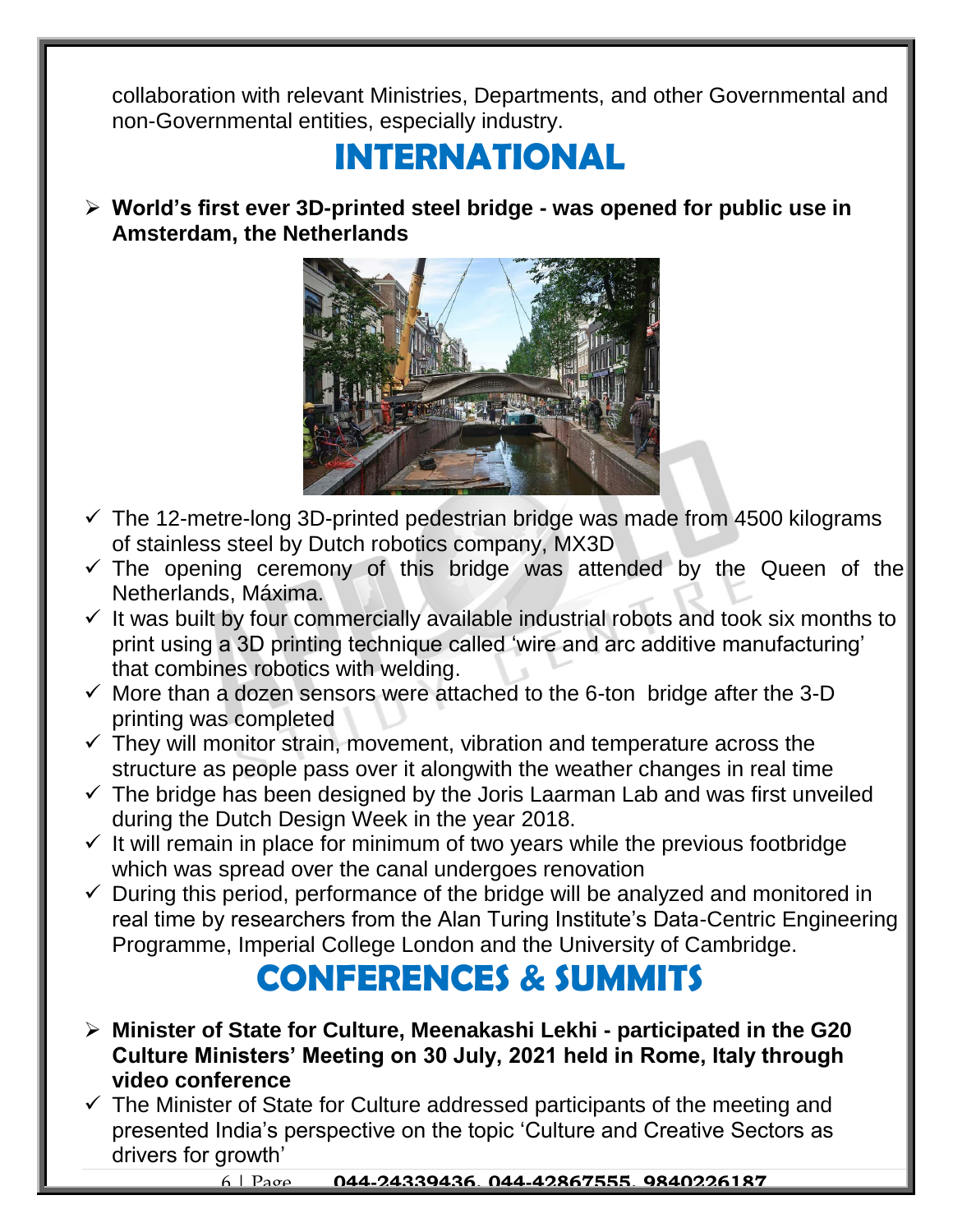

- $\checkmark$  Lekhi highlighted the various measures taken by India to develop the culture and creative sectors like the One District One Product scheme of Government of Uttar Pradesh, Tourism circuits, promotion of Yoga and Ayurveda etc
- $\checkmark$  At the end of the discussions, the G20 Ministers of Culture adopted the G20 Culture Working Group Terms of Reference
- $\checkmark$  The Ministers of Culture of the G20 adopted the Ministerial Declaration for submission to the G20 Leaders' 2021 Summit to advocate the introduction of Culture in the G20 work stream
- $\checkmark$  The culture ministers of the 20 largest economies in the world and 40 high-level cultural delegations attended the meeting.
- $\checkmark$  The meeting was attended by the Italian Prime Minister, Mario Draghi, the Minister of Culture, Dario Franceschini, and the Director General of UNESCO, Audrey Azoulay.
- $\checkmark$  Italy assumed the rotating presidency of the G20 2021 in December last year and will host the G20 Leaders' Summit in Rome in October 30 and 31.

#### **PERSONALITIES**

 **Kerala-based Professor John Abraham – gets patent for producing biodiesel from the waste of slaughtered chicken**



 $\checkmark$  The biodiesel will offer a mileage of over 38 km a litre at around 40% of the current price of diesel and lowers pollution by half.